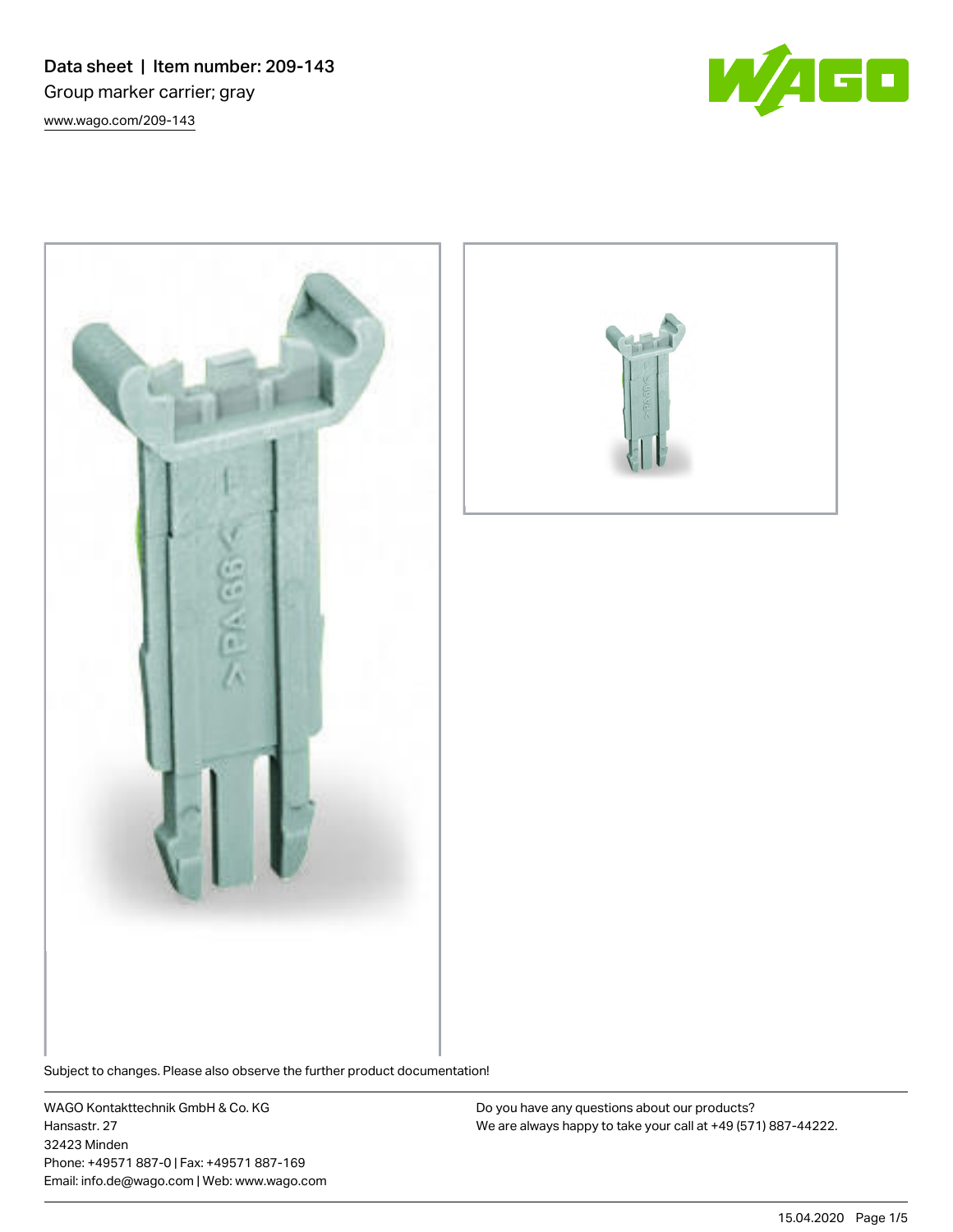

| RoHS $\checkmark$<br>Compliant | <b>BOMcheck</b> <sub>net</sub> | Color: |
|--------------------------------|--------------------------------|--------|
| Data                           |                                |        |

## Technical Data

| Suitable | - and 3-conductor terminal blocks (282 Series)<br>tor : |
|----------|---------------------------------------------------------|
| Features | straight                                                |

## Material Data

| Color     | gray             |
|-----------|------------------|
| Weight    | 0.7 <sub>g</sub> |
| Fire load | 0.022 MJ         |

# Commercial data

| Product Group      | 2 (Terminal Block Accessories) |
|--------------------|--------------------------------|
| Packaging type     | <b>BOX</b>                     |
| Country of origin  | DE                             |
| <b>GTIN</b>        | 4017332593540                  |
| Customs Tariff No. | 39269097900                    |

### **Counterpart**

# Compatible products

### Marking accessories

| Item no.: 2009-115<br>WMB-Inline; for Smart Printer; 1500 pieces on roll; stretchable 5 - 5.2 mm; plain; snap-on type; white          | www.wago.com/2009-115             |
|---------------------------------------------------------------------------------------------------------------------------------------|-----------------------------------|
| Item no.: 2009-115/000-002<br>WMB-Inline; for Smart Printer; 1500 pieces on roll; stretchable 5 - 5.2 mm; plain; snap-on type; yellow | www.wago.com/2009-115<br>/000-002 |
| Item no.: 2009-115/000-006<br>WMB-Inline; for Smart Printer; 1500 pieces on roll; stretchable 5 - 5.2 mm; plain; snap-on type; blue   | www.wago.com/2009-115<br>/000-006 |

Subject to changes. Please also observe the further product documentation!

WAGO Kontakttechnik GmbH & Co. KG Hansastr. 27 32423 Minden Phone: +49571 887-0 | Fax: +49571 887-169 Email: info.de@wago.com | Web: www.wago.com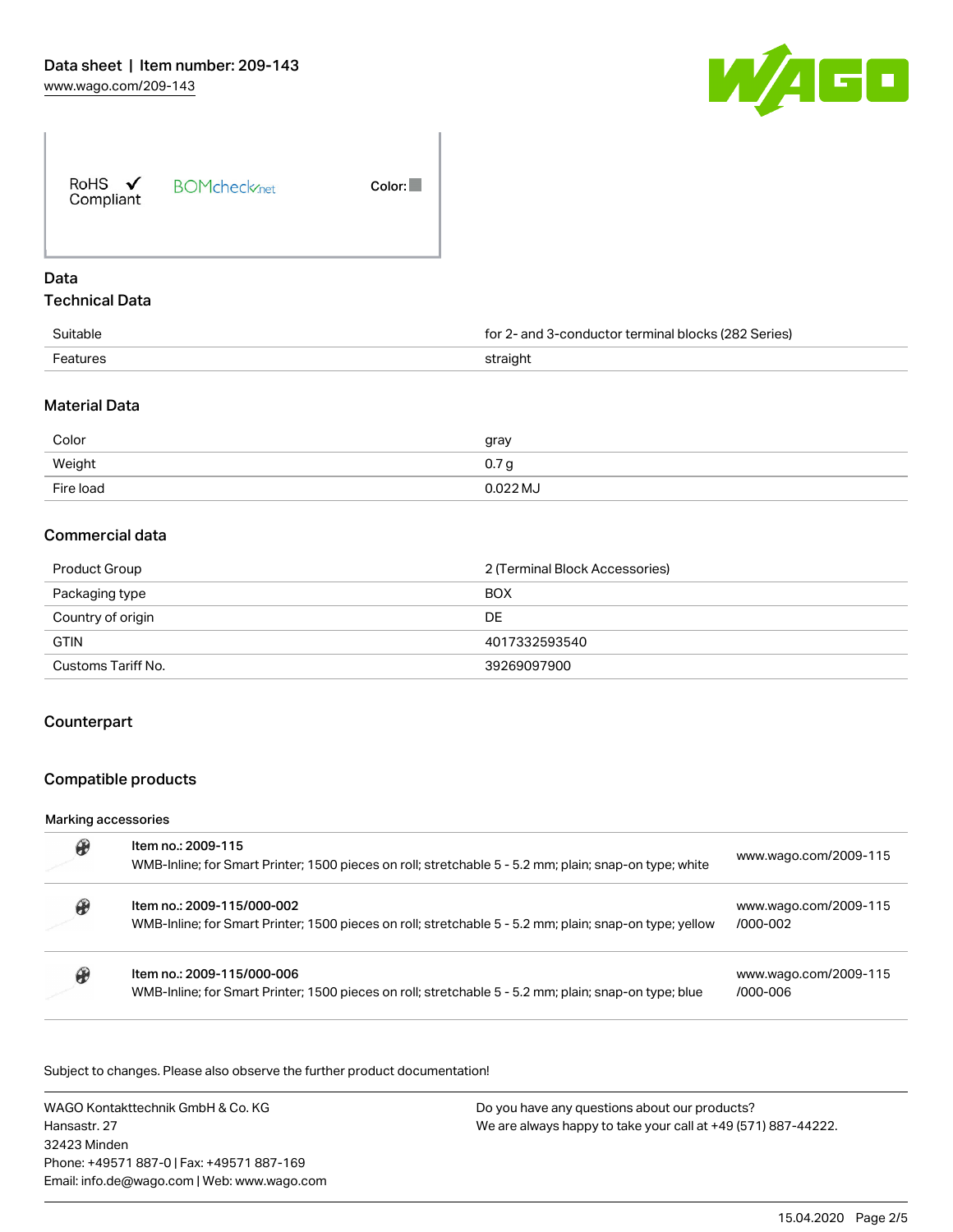

[/000-007](http://www.wago.com/2009-115/000-007)

| Hay.<br>Hay            |  |
|------------------------|--|
| n.<br>H<br><b>PART</b> |  |

| Item no.: 2009-115/000-007                                                                            |                       |
|-------------------------------------------------------------------------------------------------------|-----------------------|
| WMB-Inline; for Smart Printer; 1500 pieces on roll; stretchable 5 - 5.2 mm; plain; snap-on type; gray | www.wago.com/2009-115 |

| $\boldsymbol{\theta}$ | Item no.: 2009-115/000-012<br>WMB-Inline; for Smart Printer; 1500 pieces on roll; stretchable 5 - 5.2 mm; plain; snap-on type; orange         | www.wago.com/2009-115<br>/000-012 |
|-----------------------|-----------------------------------------------------------------------------------------------------------------------------------------------|-----------------------------------|
|                       | Item no.: 2009-115/000-017<br>WMB-Inline; for Smart Printer; 1500 pieces on roll; stretchable 5 - 5.2 mm; plain; snap-on type; light<br>green | www.wago.com/2009-115<br>/000-017 |
| $\mathcal{Q}$         | Item no.: 2009-115/000-023<br>WMB-Inline; for Smart Printer; 1500 pieces on roll; stretchable 5 - 5.2 mm; plain; snap-on type; green          | www.wago.com/2009-115<br>/000-023 |
| $\boldsymbol{\theta}$ | Item no.: 2009-115/000-024<br>WMB-Inline; for Smart Printer; 1500 pieces on roll; stretchable 5 - 5.2 mm; plain; snap-on type; violet         | www.wago.com/2009-115<br>/000-024 |
|                       | Item no.: 793-501<br>WMB marking card; as card; not stretchable; plain; snap-on type; white                                                   | www.wago.com/793-501              |
|                       | Item no.: 793-501/000-002<br>WMB marking card; as card; not stretchable; plain; snap-on type; yellow                                          | www.wago.com/793-501<br>/000-002  |
|                       | Item no.: 793-501/000-005<br>WMB marking card; as card; not stretchable; plain; snap-on type; red                                             | www.wago.com/793-501<br>/000-005  |
|                       | Item no.: 793-501/000-006<br>WMB marking card; as card; not stretchable; plain; snap-on type; blue                                            | www.wago.com/793-501<br>/000-006  |
|                       | Item no.: 793-501/000-007<br>WMB marking card; as card; not stretchable; plain; snap-on type; gray                                            | www.wago.com/793-501<br>/000-007  |
|                       | Item no.: 793-501/000-012<br>WMB marking card; as card; not stretchable; plain; snap-on type; orange                                          | www.wago.com/793-501<br>/000-012  |
|                       | Item no.: 793-501/000-017<br>WMB marking card; as card; not stretchable; plain; snap-on type; light green                                     | www.wago.com/793-501<br>/000-017  |
|                       | Item no.: 793-501/000-023<br>WMB marking card; as card; not stretchable; plain; snap-on type; green                                           | www.wago.com/793-501<br>/000-023  |
|                       |                                                                                                                                               |                                   |

Subject to changes. Please also observe the further product documentation!

WAGO Kontakttechnik GmbH & Co. KG Hansastr. 27 32423 Minden Phone: +49571 887-0 | Fax: +49571 887-169 Email: info.de@wago.com | Web: www.wago.com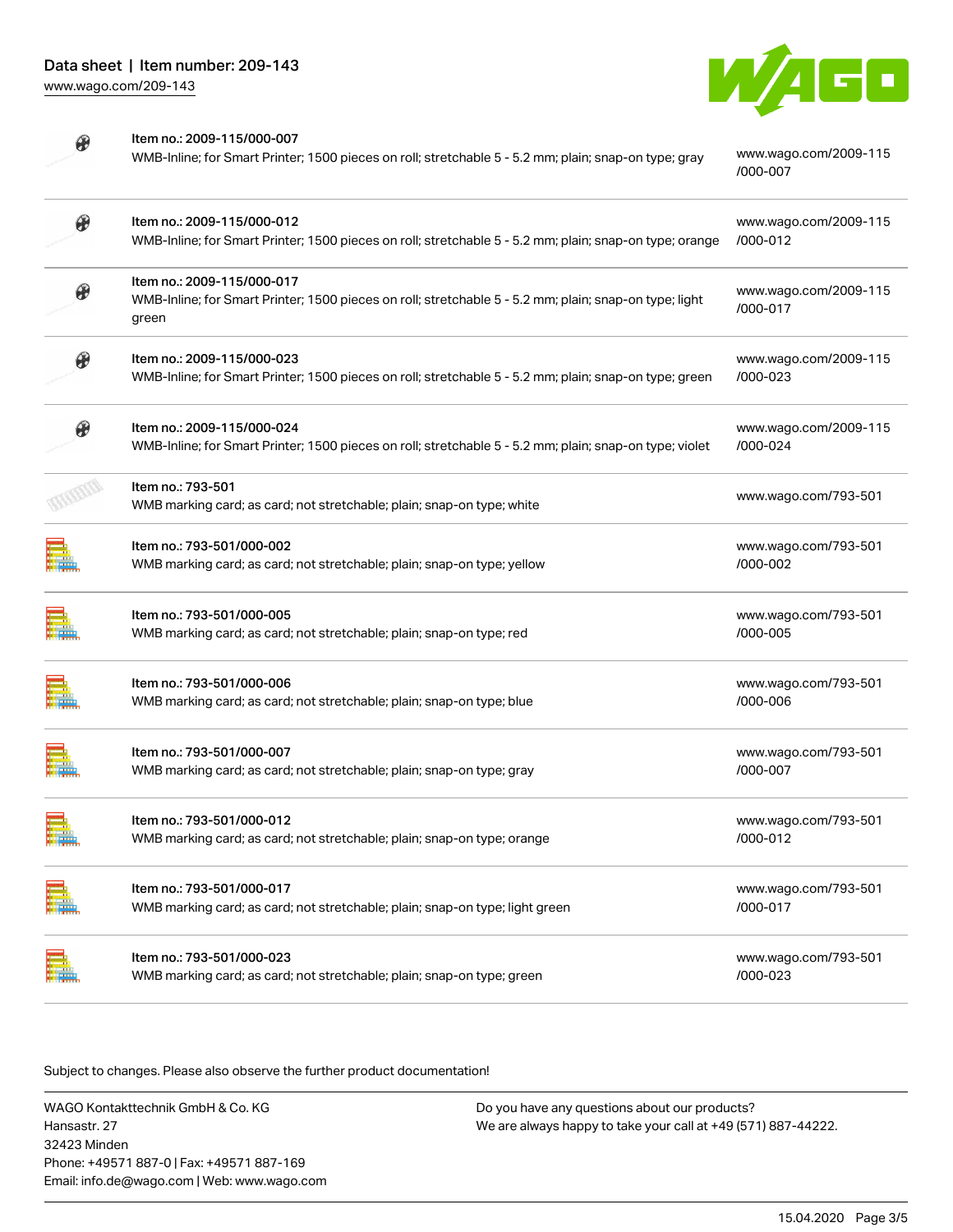

|                                          | Item no.: 793-501/000-024<br>WMB marking card; as card; not stretchable; plain; snap-on type; violet                                                               | www.wago.com/793-501<br>/000-024  |
|------------------------------------------|--------------------------------------------------------------------------------------------------------------------------------------------------------------------|-----------------------------------|
|                                          | Item no.: 793-5501<br>WMB marking card; as card; for terminal block width 5 - 17.5 mm; stretchable 5 - 5.2 mm; plain; snap-on www.wago.com/793-5501<br>type; white |                                   |
|                                          | Item no.: 793-5501/000-002<br>WMB marking card; as card; for terminal block width 5 - 17.5 mm; stretchable 5 - 5.2 mm; plain; snap-on<br>type; yellow              | www.wago.com/793-5501<br>/000-002 |
|                                          | Item no.: 793-5501/000-005<br>WMB marking card; as card; for terminal block width 5 - 17.5 mm; stretchable 5 - 5.2 mm; plain; snap-on<br>type; red                 | www.wago.com/793-5501<br>/000-005 |
|                                          | Item no.: 793-5501/000-006<br>WMB marking card; as card; for terminal block width 5 - 17.5 mm; stretchable 5 - 5.2 mm; plain; snap-on<br>type; blue                | www.wago.com/793-5501<br>/000-006 |
|                                          | Item no.: 793-5501/000-007<br>WMB marking card; as card; for terminal block width 5 - 17.5 mm; stretchable 5 - 5.2 mm; plain; snap-on<br>type; gray                | www.wago.com/793-5501<br>/000-007 |
|                                          | Item no.: 793-5501/000-012<br>WMB marking card; as card; for terminal block width 5 - 17.5 mm; stretchable 5 - 5.2 mm; plain; snap-on<br>type; orange              | www.wago.com/793-5501<br>/000-012 |
|                                          | Item no.: 793-5501/000-014<br>WMB marking card; as card; for terminal block width 5 - 17.5 mm; stretchable 5 - 5.2 mm; plain; snap-on<br>type; brown               | www.wago.com/793-5501<br>/000-014 |
|                                          | Item no.: 793-5501/000-017<br>WMB marking card; as card; for terminal block width 5 - 17.5 mm; stretchable 5 - 5.2 mm; plain; snap-on<br>type; green               | www.wago.com/793-5501<br>/000-017 |
|                                          | Item no.: 793-5501/000-023<br>WMB marking card; as card; for terminal block width 5 - 17.5 mm; stretchable 5 - 5.2 mm; plain; snap-on<br>type; light green         | www.wago.com/793-5501<br>/000-023 |
| <u>mmm</u>                               | Item no.: 793-5501/000-024<br>WMB marking card; as card; for terminal block width 5 - 17.5 mm; stretchable 5 - 5.2 mm; plain; snap-on<br>type; violet              | www.wago.com/793-5501<br>/000-024 |
| <b>Downloads</b><br><b>Documentation</b> |                                                                                                                                                                    |                                   |

Bid Text

| 209-143     | . 2018<br>Jan 4 | doc<br>$  -$ | Download |
|-------------|-----------------|--------------|----------|
| doc - Datei |                 | 24.1 kB      |          |

Subject to changes. Please also observe the further product documentation!

| WAGO Kontakttechnik GmbH & Co. KG           | Do you have any questions about our products?                 |
|---------------------------------------------|---------------------------------------------------------------|
| Hansastr. 27                                | We are always happy to take your call at +49 (571) 887-44222. |
| 32423 Minden                                |                                                               |
| Phone: +49571 887-0   Fax: +49571 887-169   |                                                               |
| Email: info.de@wago.com   Web: www.wago.com |                                                               |